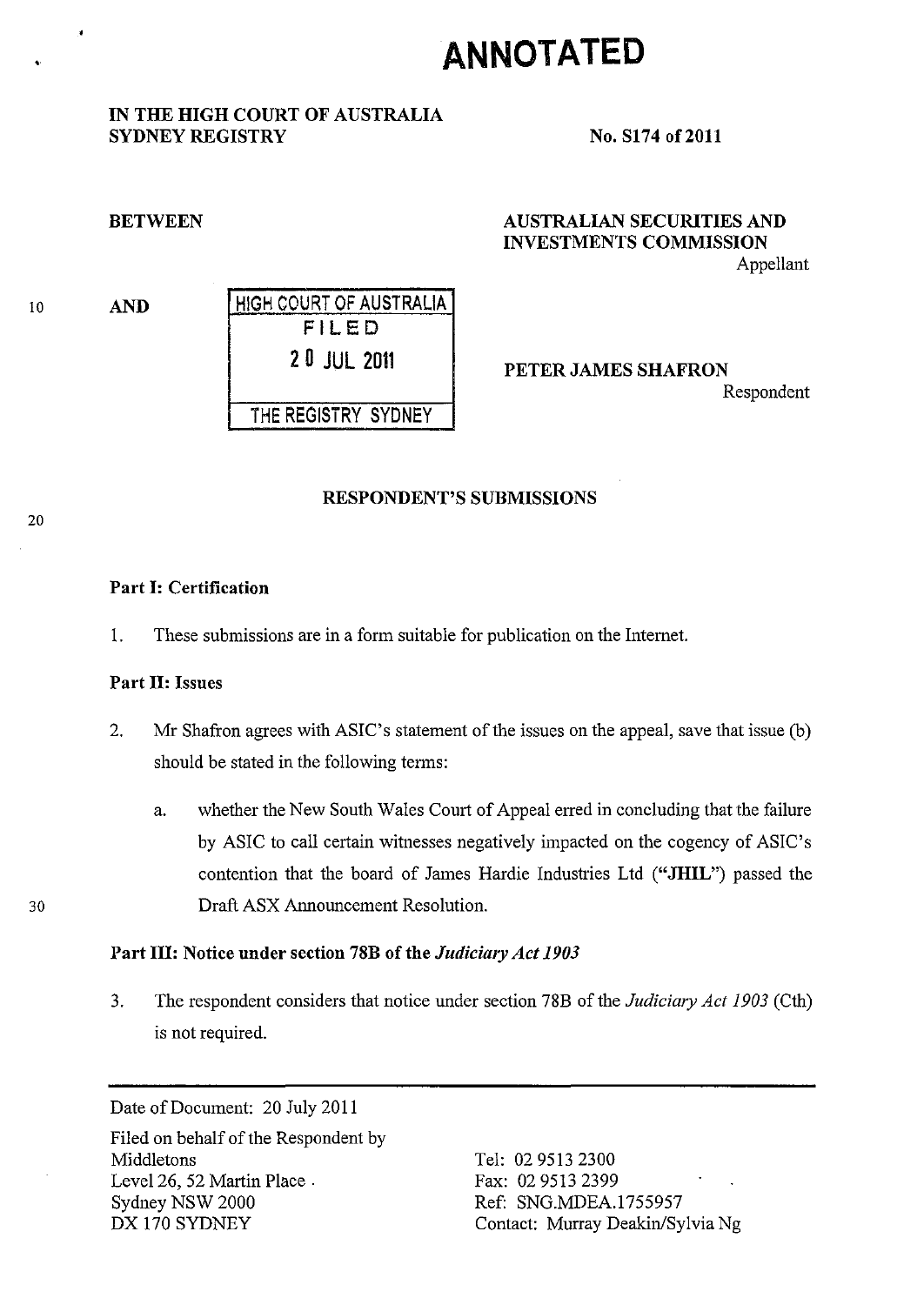#### Part IV: Facts

- 4. Mr Shafron adopts the matters set out in Part IV of the submissions of Ms Hellicar and Messrs Brown, Gilfillan and Koffel. He relies on the following additional matters by way of addition or emphasis.
- 5. The critical factual issue on this appeal is whether the 7.24am draft news release (the "Draft ASX Announcement") was tabled at a meeting of the JHIL board on 15 February 2001 (the "February Meeting"), and the subject of a unanimous board resolution (the "Draft ASX Announcement Resolution").
- 6. Insofar as the subject matter of the Draft ASX Announcement Resolution is concerned, 10 ASIC was required to prove that it was in the following terms (see FFASC [57]; ABRed1/194M):
	- a. that JHIL approve the Draft ASX Announcement; and
	- b. that JHIL authorise the execution of the Draft ASX Announcement and send it to the ASX.
- 7. From the perspective of ASIC's case, the testimonial evidence adduced at trial, or given before the Special Commission of Inquiry and tendered at trial, disclosed, at best, a lack of recollection of the tabling of the Draft ASX Announcement, or the making of the Draft ASX Announcement Resolution (see CA [232]; ABWhi/52.l6, [236]; ABWhi/53.25, [362]; ABWhi/74.14, [384]; ABWhi/78.29). Other testimonial and 20 tendered evidence either did not deal with the topic (see CA [237]; ABWhi/53.37), or directly contradicted ASIC's case (see CA [236]; ABWhi/53.24).
	- 8. In particular, the two witnesses called by ASIC who were present at the February Meeting (Messrs Baxter and Harman) gave evidence as follows:
		- a. Mr Baxter had a limited recollection of the events of the February Meeting (LJ[130]-[132] and [140]); *ABRed2/4430-444T* and 446S-447C; CA[232]; ABWhi/52.l6). Mr Baxter had no actual recollection of taking a draft news release to the February meeting (CA[360];ABWhi/73.49) or of tabling a draft news release or of discussion at the meeting concerning a draft news release (CA[362]; ABWhi/74.l4). He could not recall distributing a copy of the draft announcement to those present at the meeting *(ABlul0/46l5P).* He had no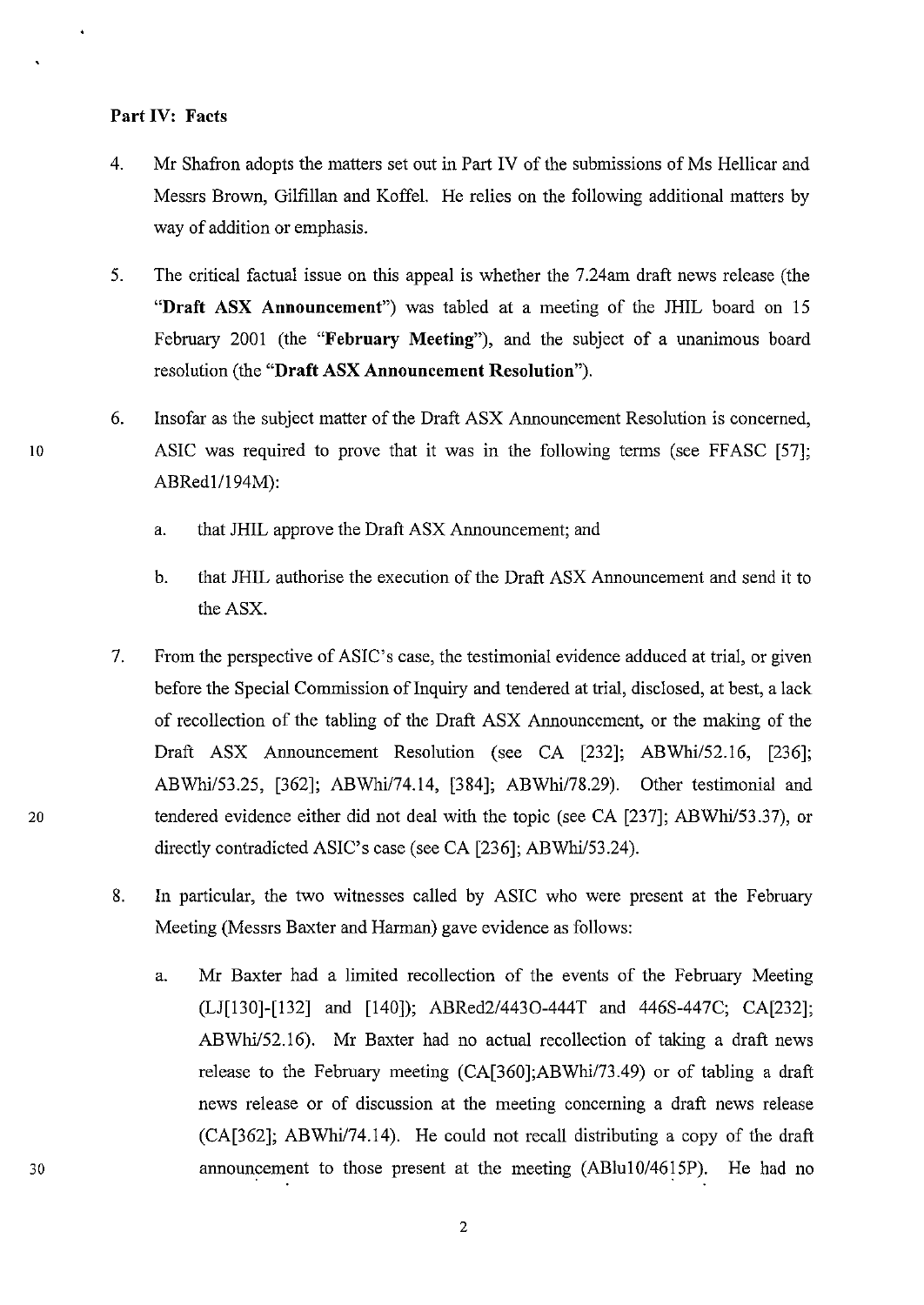recollection of saying anything about the media release, or about anything at all, at the board meeting (ABBlal/352K-L and ABBlal/397M-T).

- b. Mr Harman was unable to say that the draft ASX announcement was tabled or discussed at the meeting (LJ[14l]; ABRed2/447D). Mr Harman said in his evidence that it was *"not my understanding that the press release was set in stone at the board meeting"* (CA[337]; ABWhi/70.6).
- 9. The matters upon which ASIC continues to rely in support of the tabling of the Draft ASX Announcement, and the passing of the Draft ASX Announcement Resolution, either as direct evidence, or matters from which an inference could be drawn, are the following:
	- a. In relation to the tabling of the Draft ASX Announcement:
		- 1. ASIC relies on the fact that the Draft ASX Announcement was taken to the February Meeting by Mr Baxter and given to Messrs Cameron and Robb (CA [383]; ABWhi/78.20). The Court of Appeal specifically observed, however, that this fact assisted ASIC's case only to a *"limited extent",* in that it did not follow that the Draft ASX Announcement was generally distributed at the meeting by way of tabling  $(CA[382])$ ; ABWhi/78.15). Furthermore, even if the document was generally distributed, it did not follow that the distribution was for the purposes of approval (as opposed to information or discussion) (CA [384]; ABWhi/78.33).
		- ii. ASIC relies on the fact that copies of the Draft ASX Announcement were located in files of BIL Australia Pty Ltd ("BIL"), a company associated with Mr O'Brien and Mr Terry (CA[372]-[374]; ABWhil76.l6-37). The Court of Appeal found that this fact did not significantly support a conclusion that the document was provided to Messrs O'Brien or Terry at the 15 February 2001 board meeting (CA[384]; ABWhi/78.31). The Court of Appeal noted the submissions against ASIC that there were numerous possible explanations for how the Draft ASX Announcement might have come to be in BIL's possession (CA [375]; ABWhi/76.38). As recorded above, even if the Draft ASX Announcement was generally distributed, the Court of Appeal observed that *"it may have been for information or*

20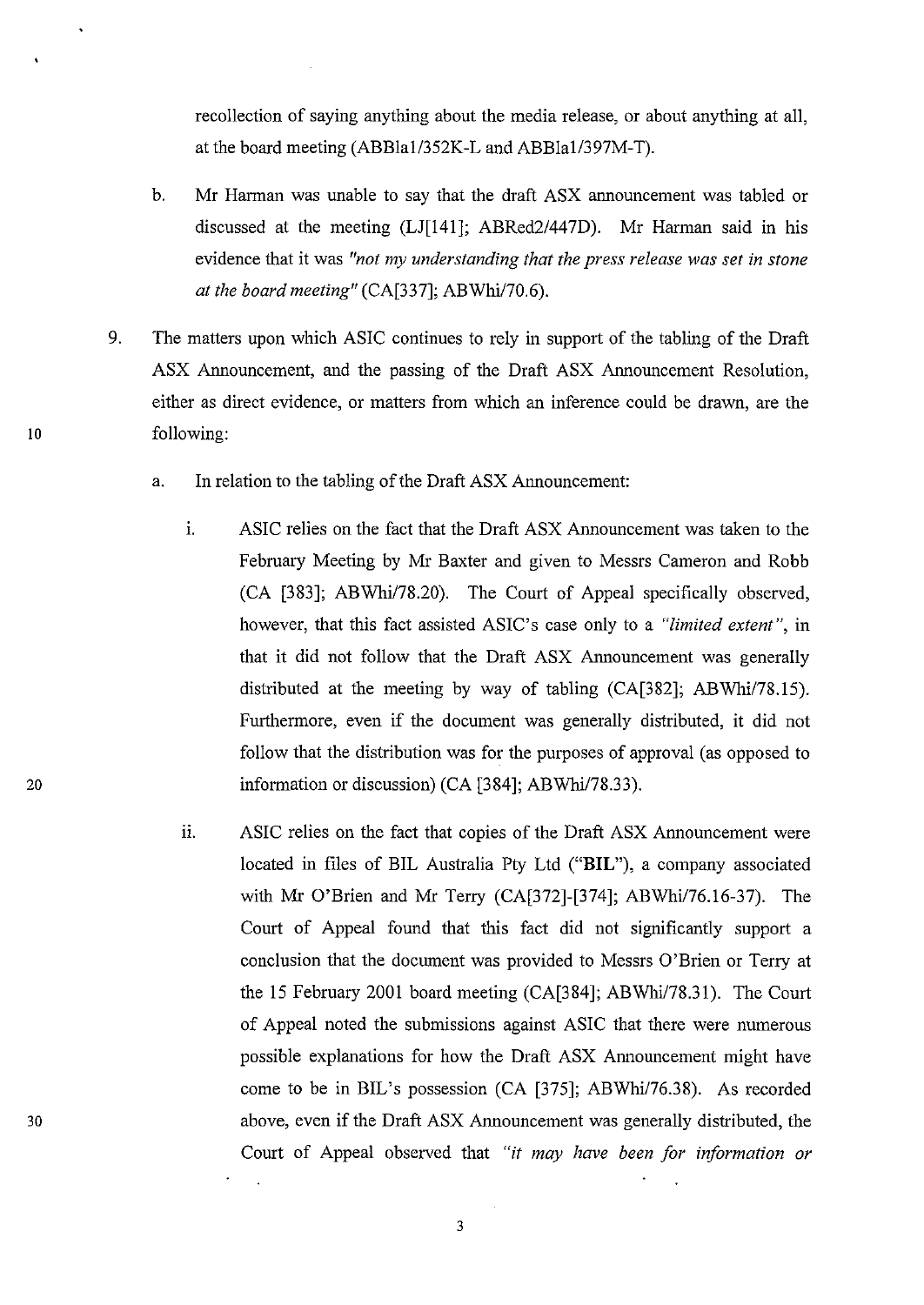*discussion and not with a view to the definitive approval of the Draft ASX Announcement Resolution"* (CA [384]; ABWhi/78.33).

- b. In relation to the tabling *and/or* approval of the Draft ASX Announcement:
	- 1. ASIC relies on the fact that the minutes of the February Meeting contained a minute of the Draft ASX Announcement Resolution (CA[468]-[470]; ABWhi/93.34-51). In relation to this matter, the Court of Appeal held that while *"some strength"* in ASIC's case was derived from the minutes, there were *"significant considerations telling against the weight to be given to the minutes as a correct record*" (CA[791]; ABWhi/146.42). The minutes contained numerous, and in some cases significant, inaccuracies (CA [489]- *[495]; ABWhi/97.11-98.24)* and, being drafted before the meeting, *"did not*  record the reality of what had occurred" (CA [494]; ABWhi/98.9). Consequently, the accuracy of the minutes was required to be viewed with "considerable reserve" (CA [791]; ABWhi/146.42).
	- 11. ASIC relies on an alleged *"correlation"* between statements as to key messages that were likely to have been made at the February Meeting and the Draft ASX Announcement (CA [238]; ABWhi/53.41 and CA[385]-[419]; ABWhi/78.38-85.48). That correlation was, however, found to be *"weak"* (CA [420]; *ABWhi/85.49).* Moreover, the Court of Appeal observed that even if it could be inferred from the statements made at the meeting that management was discussing the draft release, *"there remained a significant further step to approval of the draft news release as an ASX announcement"* (CA [395]; ABWhi/81.45).
- 10. The Court of Appeal identified further matters as tending against a finding that the Draft ASX Announcement was approved. These included:
	- a. The fact that the usual process followed by JHIL before a press release was approved by the board was not followed in the case of the Draft ASX Announcement (CA [310]; ABWhi/66.48). In particular, the usual process involved the approval of the CEO, CFO, General Counsel, and the company's external legal advisors, prior to the announcement being taken to the board (CA *[303]-[304]; ABWhi/65.45-66.7).* In the present case, Mr Shafron was not

10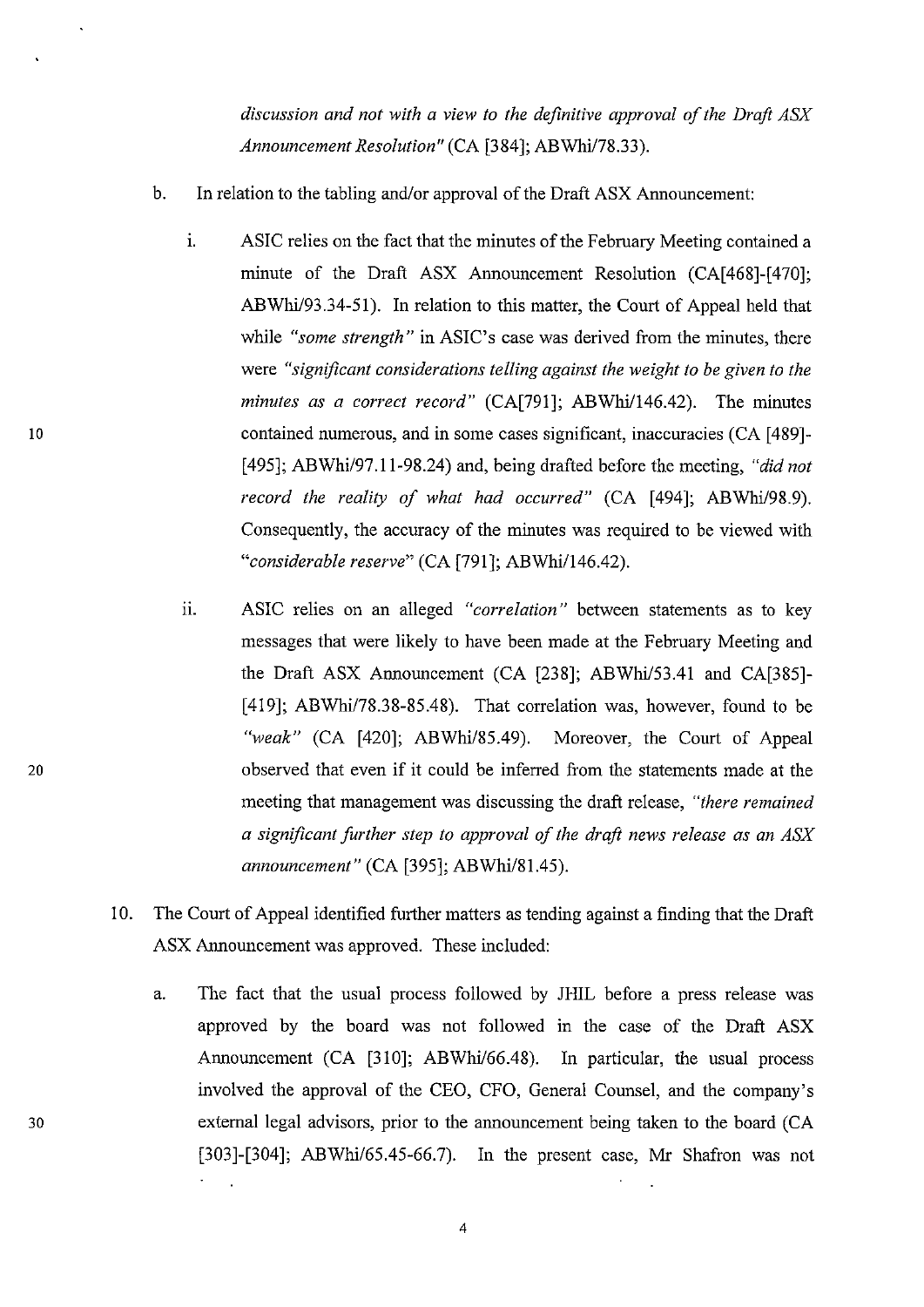involved in the drafting of the ASX announcement in the lead up to the February 2001 board meeting; the trial judge found (and the Court of Appeal did not hold otherwise) that Mr Shafron had not seen the Draft ASX Announcement at any time prior to the JHIL board meeting on IS February 2001 (LJ[13S]; ABRed2/44S). The usual process would also have involved the proposed announcement being vetted by UBS, Trowbridge, Access Economics and PwC (CA [311]; ABWhil67.3). In the present case, none of these organisations were given any opportunity to consent to the Draft ASX Announcement's references to them, prior to the board meeting (CA[309] ABWhi/66.38). The failure to follow the usual process made it less probable that the Draft ASX Announcement was put to the board for approval (CA [314]-[316]; ABWhil67.26-4S). As the Court of Appeal found, the *"absence of prior vetting, advice and consents tends against the definitive approval alleged by ASIC"* (CA[3lS]; ABWhi/67.36).

- b. Mr Baxter said of the Draft ASX Announcement, in his 7.24am email to Ms Rotsey on IS February 2001, that *"no doubt we can refine later"* (CA [207]; ABWhi/45/45 and [308]; ABWhi/66/35)
- c. The fact that the Draft ASX Announcement was *"treated as a work in progress, with subsequent changes of significance including upon consideration by Aliens"*  (CA [792]; ABWhi/147.5). That is to say, "significant" changes were made to the Draft ASX Announcement after the meeting by numerous parties, which suggested that *"whatever had occurred at the meeting was less than the Draft ASX Announcement Resolution"* (CA [336]; ABWhi/69.4S).
- d. In this context, the conduct of Mr Shafron following the February Meeting is particularly instructive. That conduct confirms that Mr Shafron did not have an understanding that the board had approved the Draft ASX Announcement. In particular (see CA [337]; ABWhi/70.1):
	- i. Mr Shafron requested a soft copy of the ASX release late on 15 February 2001, and after the February Meeting (ABBIuS/2162). He did so for the purpose of providing the draft to Trowbridge, to obtain their approval to their mention in the document. It was plain that Mr Shafron was not merely requesting a *"final"* copy of the ASX release, because, upon being told that Mr Baxter was still working on it, he simply asked for *"[wJhatever you have*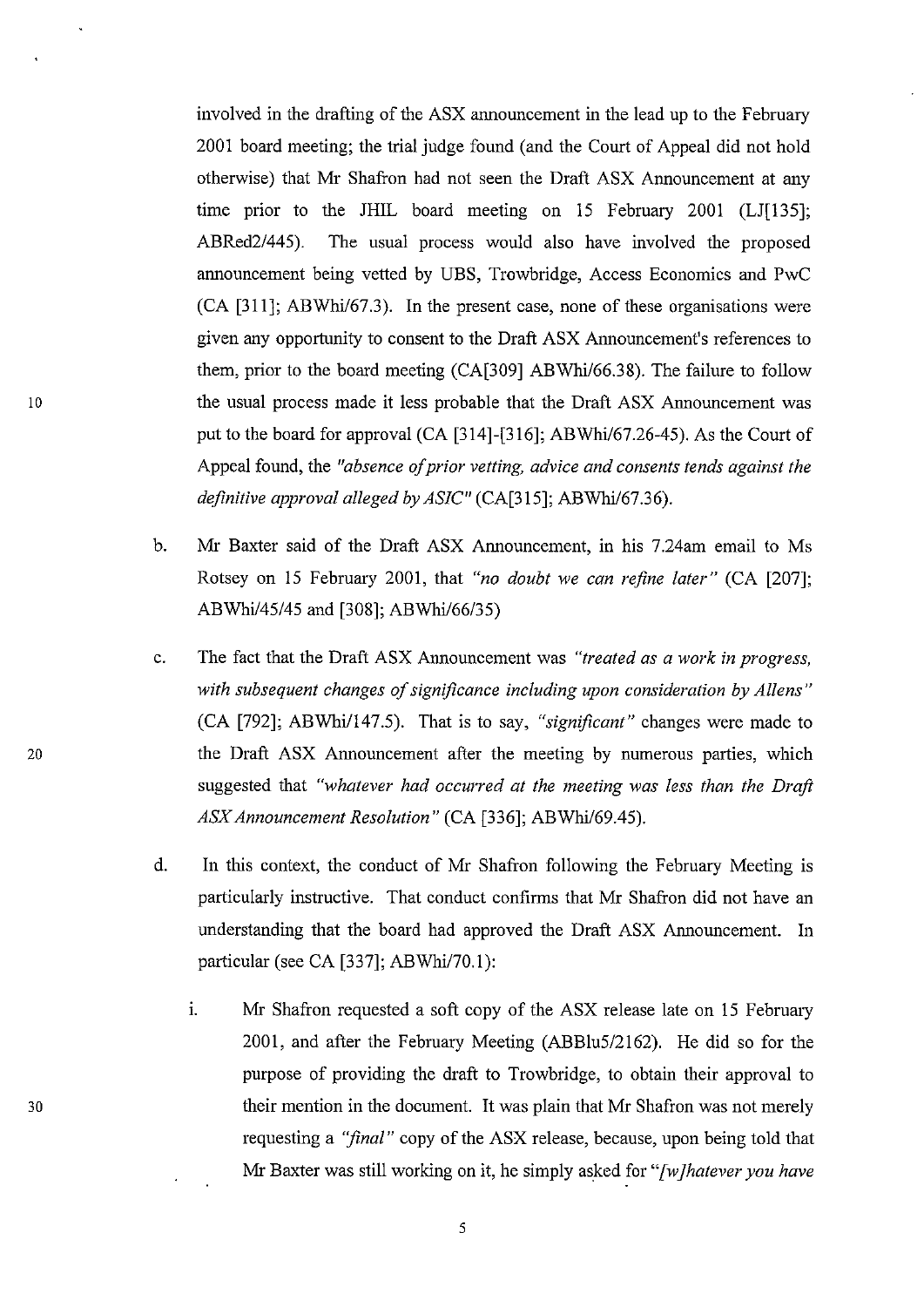*now please"* (ABBIuS/2162). It is also plain, as the Court of Appeal acknowledged, that Mr Shafron viewed the ASX release as a *"work in progress"* and did not suggest to Mr Baxter (or his secretary) that the version to be sent to Trowbridge had to be the 7.24am Draft ASX Announcement (which according to ASIC the board had signed off) (CA[337]; ABWhil70.IS).

- ii. If, contrary to Mr Shafron's contention, the Draft ASX Announcement had been distributed to all present at the board meeting, Mr Shafron would have been given a copy of the Draft ASX Announcement at that meeting and if the board had approved it (as ASIC allege), it would be expected that Mr Shafron would have quoted directly from it to secure Trowbridge's consent to how Trowbridge was mentioned in it. The fact that he did not suggests that Mr Shafron did not have access to the document in any form.
- iii. In seeking to obtain Trowbridge's consent to the reference to Trowbridge in the draft ASX Announcement (CA[337]; ABWhi/70.9), Mr Shafron explained in his email to them on the evening of IS February 2001 that *"As of the moment the document is not available for me to attach"*  (ABBIuS/19S6);
- IV. In any event, regardless of what inference might be made from Mr Shafron's request for the ASX armouncement, it is clear that Mr Shafron understood that the board had not "finally" approved the terms of a release to the ASX.
- v. On 16 February 2001, Mr Shafron asked Mr Morley *"Who approved the press release?".* Mr Morley replied that he assumed Mr Macdonald had (ABBluI2/S667T). Once again, it is clear that Mr Shafron did not understand the board to have approved the Draft ASX Announcement in terms of the pleaded Draft ASX Announcement Resolution at the February Meeting.
- II. The state of the evidence described above led inevitably to a finding that ASIC had not proved that the Draft ASX Announcement was tabled at the meeting, or that the Draft 30 ASX Announcement Resolution was passed. The ability of the Court of Appeal to draw those conclusions was fortified by the failure of ASIC to call certain other witnesses

20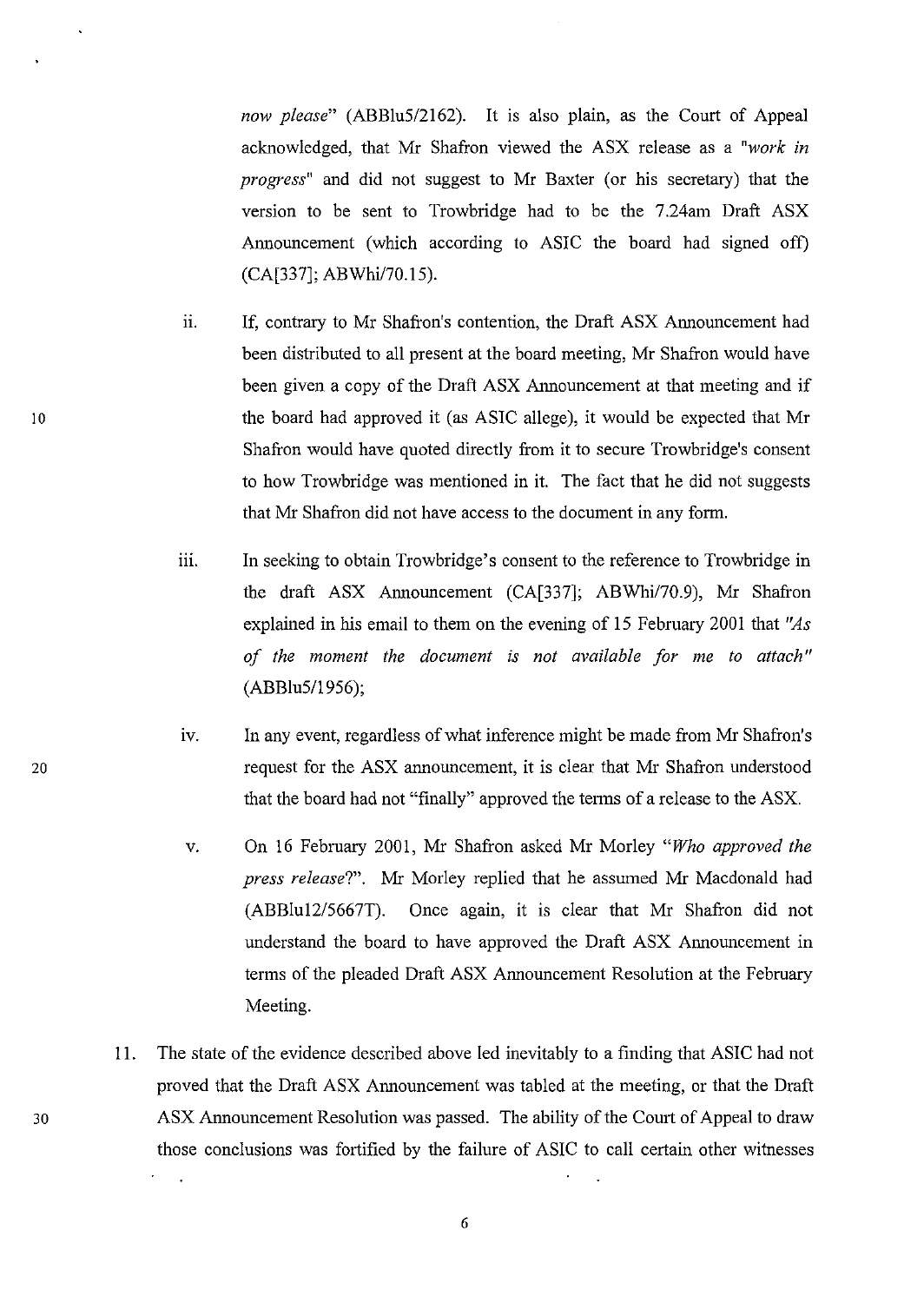present at the meeting (and, in particular, Mr Robb). The circumstances in which that failure arose were as follows:

- a. On 7 March 2008, ASIC's solicitors served lists of topics of various witnesses, including Mr Robb  $(CA \mid 649]$ ; ABWhi $/122.27$ ). ASIC proposed to call every living witness to the events of the February Meeting, other than the defendants. ASIC had identified and listed Mr Robb (and others at Allens) as major witnesses (DOC.08DEF.00I.0090).
- b. Between June and August 2008, ASIC served subpoenas on witnesses that it proposed to call, including Mr Robb (CA [650]; ABWhi/122.30).
- c. On 9 September 2008, ASIC's solicitors stated in correspondence that the reason it had served lists of topics for witnesses including Mr Robb was because JHIL and JHINV had asserted that those witnesses had an ongoing duty of confidentiality. The letter went on to say that JHIL and JHINV had *"relaxed"*  that duty, and that as a result ASIC would attempt to obtain statements from those witnesses. It said that it would endeavour to serve those statements at the earliest opportunity  $(CA [651]$ ; ABWhi/122.31).
- d. On 16 September 2008, ASIC's solicitors informed the trial judge's associate by letter copied to the solicitors for the other parties that it intended to call, inter alia, Mr Robb, and that it intended to serve an affidavit as soon as practicable (CA [652]; ABWhi/122.45).
- e. At a directions hearing on 22 September 2008, ASIC's counsel stated that ASIC had had *"exemplary co-operation"* from, inter alia, Mr Robb, and that a statement was expected in the week of 6 October 2008 (ABBla1/2O). The trial judge directed ASIC to use its best endeavours to serve Mr Robb's statement by 10.15am on 29 September 2008 (CA [653]; ABWhi/123.l).
- f. The hearing commenced on 29 September 2008, without any statement from Mr Robb being served  $(CA [654]; ABWhi/123.11)$ .
- g. On 7 October 2008, Mr Robb's solicitors provided to ASIC's solicitors Part 1 of a draft of his statement. They indicated that Part 2 would likely be provided later

20

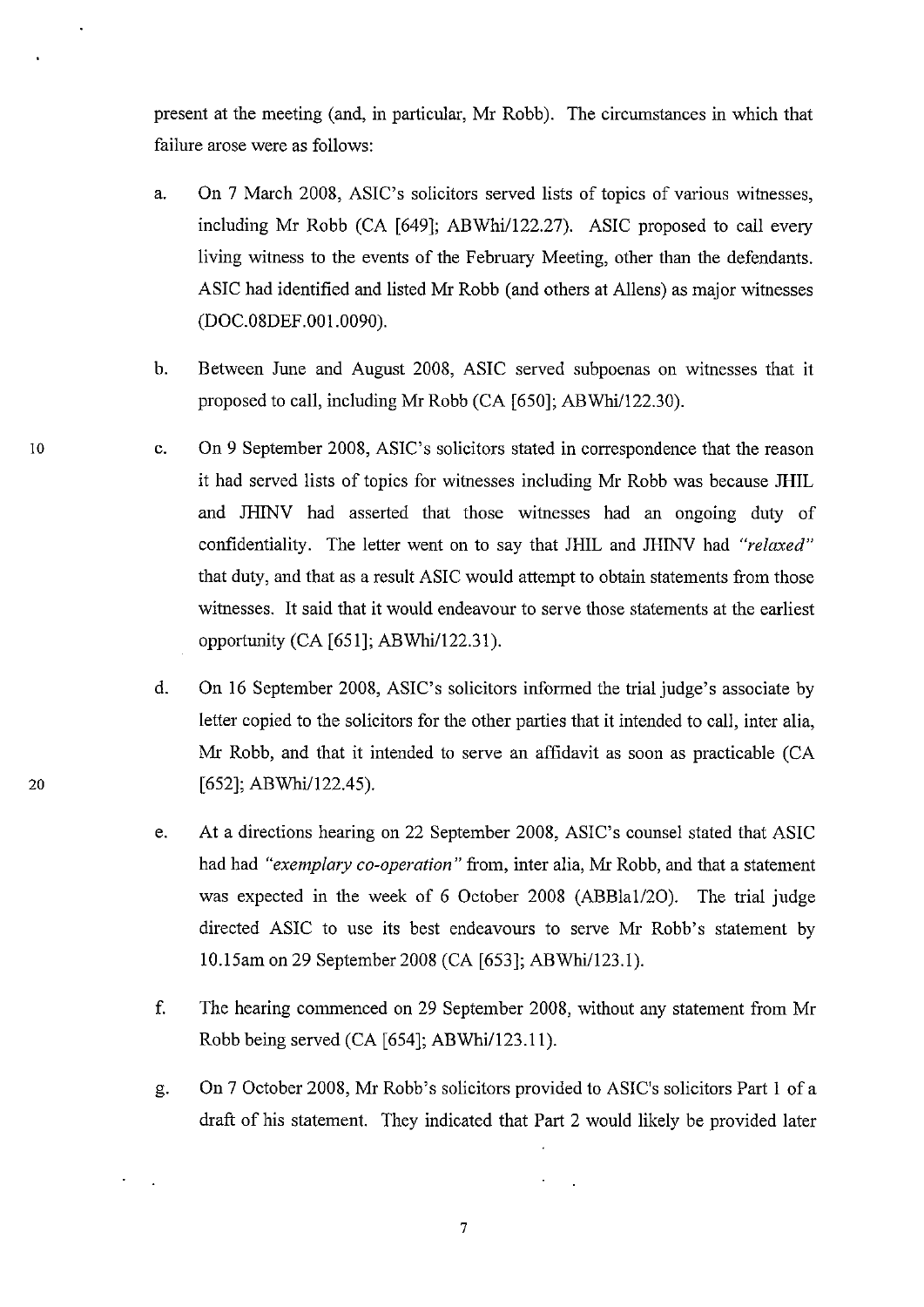that week. They asked if ASIC's solicitors and counsel would like to meet with Mr Robb (CA [656]; ABWhi/123.22).

- h. On 8 October 2008, counsel for ASIC indicated that it was considering whether it needed to call Mr Robb (CA [657]; ABWhi/123.27).
- 1. On 9 October 2008, ASIC wrote to the other parties indicating that it did not propose to call Mr Robb  $(CA [661]; ABWhi/124.20)$ .
- J. On 9 October 2008, ASIC was served with a notice to produce Mr Robb's draft statement. ASIC produced the draft statement but asserted a claim of legal privilege over Mr Robb's draft statement.
- k. On 21 October 2008, some 12 days after being served with the notice to produce, ASIC consented to the other parties having access to Mr Robb's draft statement (CA [662]; ABWhi/124.35).
- I. On 22 October 2008, Mr Robb's solicitors wrote to the solicitors for Mr O'Brien and Mr Terry, stating that Mr Robb was not prepared to meet with them or other parties (CA [665]; ABWhi/125.1).
- 12. As the Court of Appeal acknowledged, given the late stage in the proceedings that the respondents were informed of ASIC's decision not to call Mr Robb, the respondents *"had no practical ability to obtain statements or otherwise assess whether they wished to call him*" and therefore could not take the risk of calling Mr Robb blind (CA[776]; ABWhi/144.15). Additionally, Mr Robb had declined approaches by the Respondents, and the letter from Mr Robb's solicitors (dated 22 October 2008) *"made* it *sufficiently clear that Mr Robb was not willing to meet with the lawyers for any of the appellants"*  (CA[669]; ABWhi1/125.25).
- 13. There is one final factual matter to which Mr Shafron draws attention. At CA [341]- [344]; ABWhi/70.41-71.34 the Court of Appeal refers to a telephone conversation involving Mr Shafron, Mr Macdonald, Mr Robb and Mr Cameron. In relation to the account of the Court of Appeal:
	- a. It must be observed that there is a real doubt that a conversation in those terms ever took place. The only evidence of it is Mr Peter Cameron's statement to the Special Commission of Inquiry (ABBlu9/4248G). It was not possible for the

20

10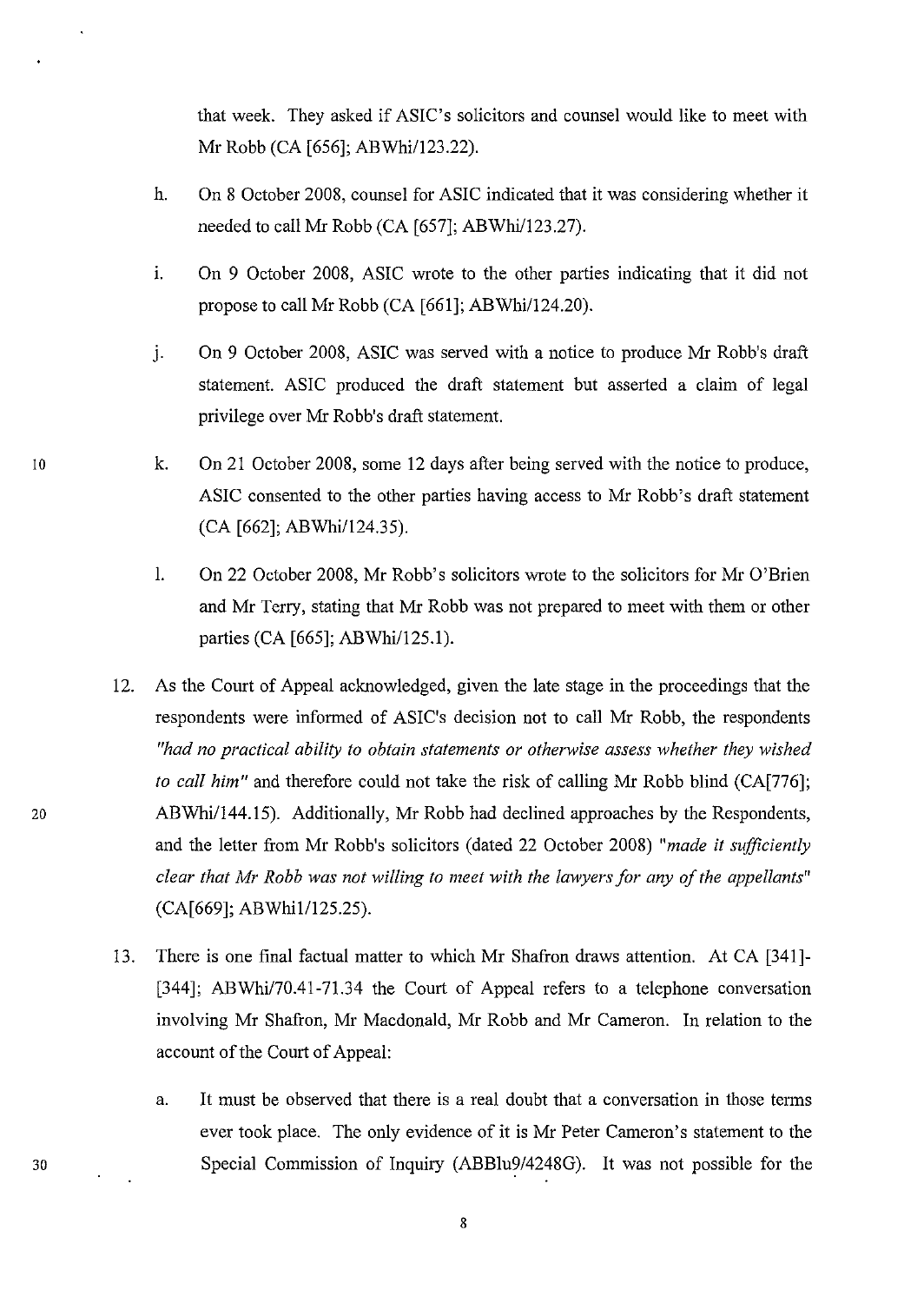parties to test Mr Cameron's recollection because he had died. ASIC did not caIl Mr Robb, who was the other party to the conversation. Mr Robb's file note of the conversation is not consistent with Mr Cameron's recollection *(ABBlu5/2189).* 

- b. On the face of Mr Robb's file note there is raised the likelihood that Peter Cameron is remembering as one conversation comments made to him and Mr Robb over two or more conversations with Mr Shafron and Mr Macdonald individually. Mr Robb's file note has a clear demarcation between three separate telephone attendances on 15 February 2001 *(ABBlu5/2189).* Paragraph [55] of Peter Cameron's statement does not show any appreciation of that aspect of the file note, instead referring to the note as a record of *"the conversation "(ABBlu9/4248R).* In the middle note of telephone attendance, Mr Robb has struck through the name *'Macdonald'* and written the name *'Shafron'*  above it. Mr Robb evidently was careful to record to whom he was talking  $-$  in that middle file note, the clear implication from the document is that he was talking to Mr Shafron and *not* Mr Macdonald, because he would not have struck through 'Macdonald' if they were both on the call. That context is important when looking at the distinct file note for the third call on the day, recorded as a *"T/A Peter Macdonald"* (but not Peter Shafron). It is that third conversation where the words *"fully funded"* are recorded as used by Peter Cameron and affirmed by Mr Macdonald *(ABBlu5/2190P),* but the firm implication from the file note is that Mr Shafron was not a participant in that telephone call.
- c. It is thus submitted that the better view of the evidence is that Mr Shafron was not a participant in the telephone call with Mr Robb and Peter Cameron on 15 February 2001 in which the words *"fully funded"* were spoken. Such weight as might be attributed to Peter Cameron's assisted or reconstructed recollection is outweighed by the implication from the contemporaneous documentary record, namely Mr Robb's file note of three conversations with identified individuals.

#### Part V: **Legislation**

14. Mr Shafron accepts as correct ASIC's statement of the relevant legislative provisions.

10

20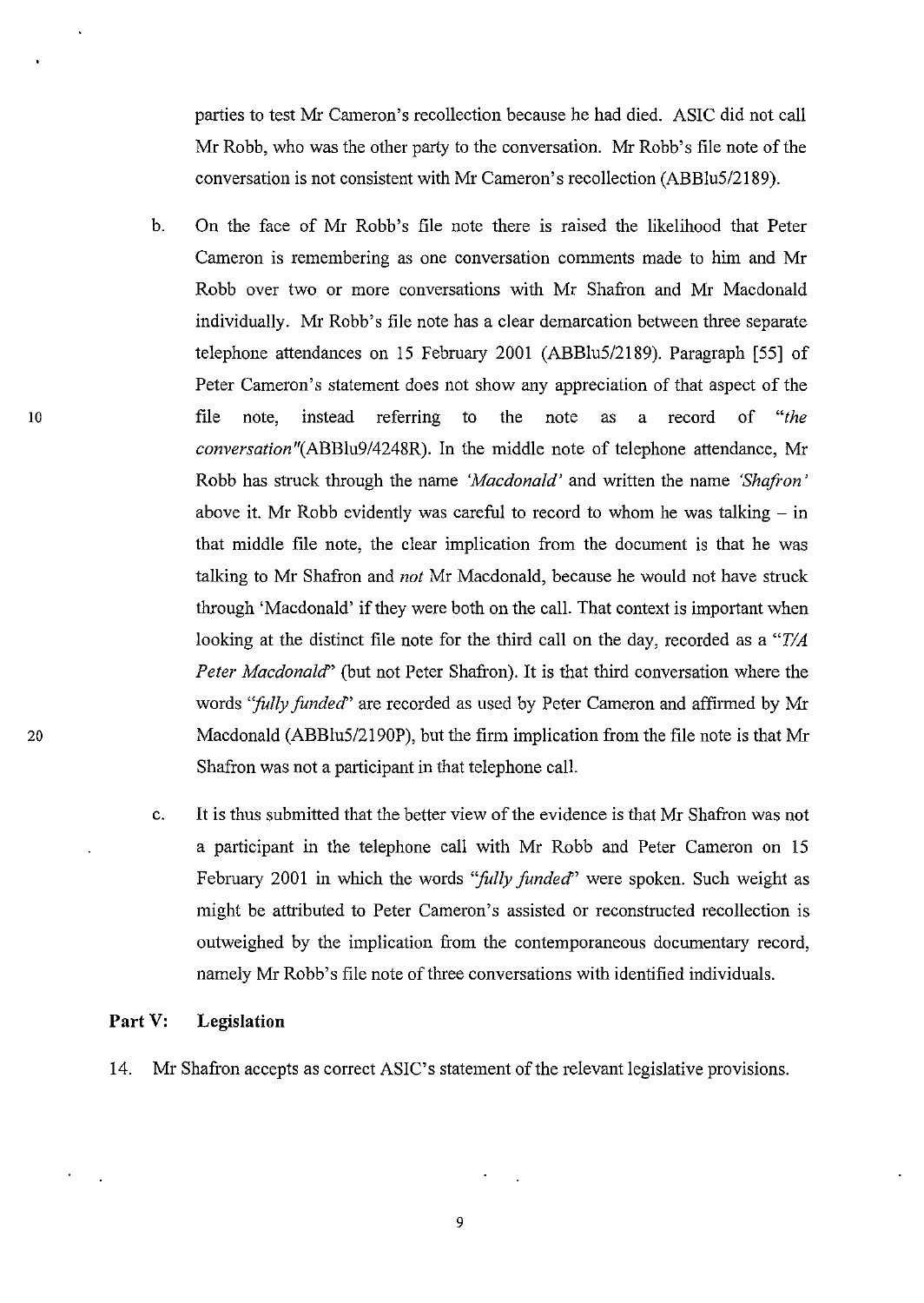#### **Part VI: Argument**

- 15. Mr Shafron adopts the submissions made in **Part VI** of the submissions of Ms Hellicar and Messrs Brown, Gilfillan and Koffel. He makes the following submissions by way of addition or emphasis.
- 16. It is important properly to identify the significance of the Court of Appeal's finding of the existence of a duty of fairness to its conclusion that ASIC had not proved that the Draft ASX Announcement Resolution was passed at the February Meeting. That significance needs to be assessed in two contexts:
	- a. First, the significance of the fact that ASIC was found to have breached an obligation of fairness to the consequences of that failure. That is to say, did the failure to call relevant witnesses in breach of the duty of fairness, as opposed to the mere failure to call relevant witnesses, affect the way in which the cogency of ASIC's evidentiary case was assessed?
	- b. Secondly, the significance of the consequence of the failure to call relevant witnesses (whether in breach of an obligation of fairness or not) to the overall result. That is to say, did the failure to call relevant witnesses make a difference to the result?
- 17. In relation to the first of those inquiries, the following matters should be observed:
	- a. The consequence of the breach of the postulated obligation of fairness was to engage the principle in *Blatch* v. *Archer* (1774) I Cowp 63 at 65; 98 ER 969 at 970 (CA [730]). That is to say, assuming that that principle would have been engaged in the circumstances of this case in any event, no additional consequence or sanction flowed from the breach of the obligation of fairness, as opposed to the simple failure to call Mr Robb.
	- b. The weighing of evidence in accordance with *Blatch* v. *Archer* is performed for the purpose of determining whether a party has discharged its onus of proof. In this case, it has always been common ground that ASIC was required to discharge its onus of proof to the civil standard, but to the degree of satisfaction needed to satisfy the requirements of s. 140 of the *Evidence Act* 1995 (NSW) or *Briginshaw* v. *Briginshaw* (1938) 60 CLR 336 (CA [747]).

10

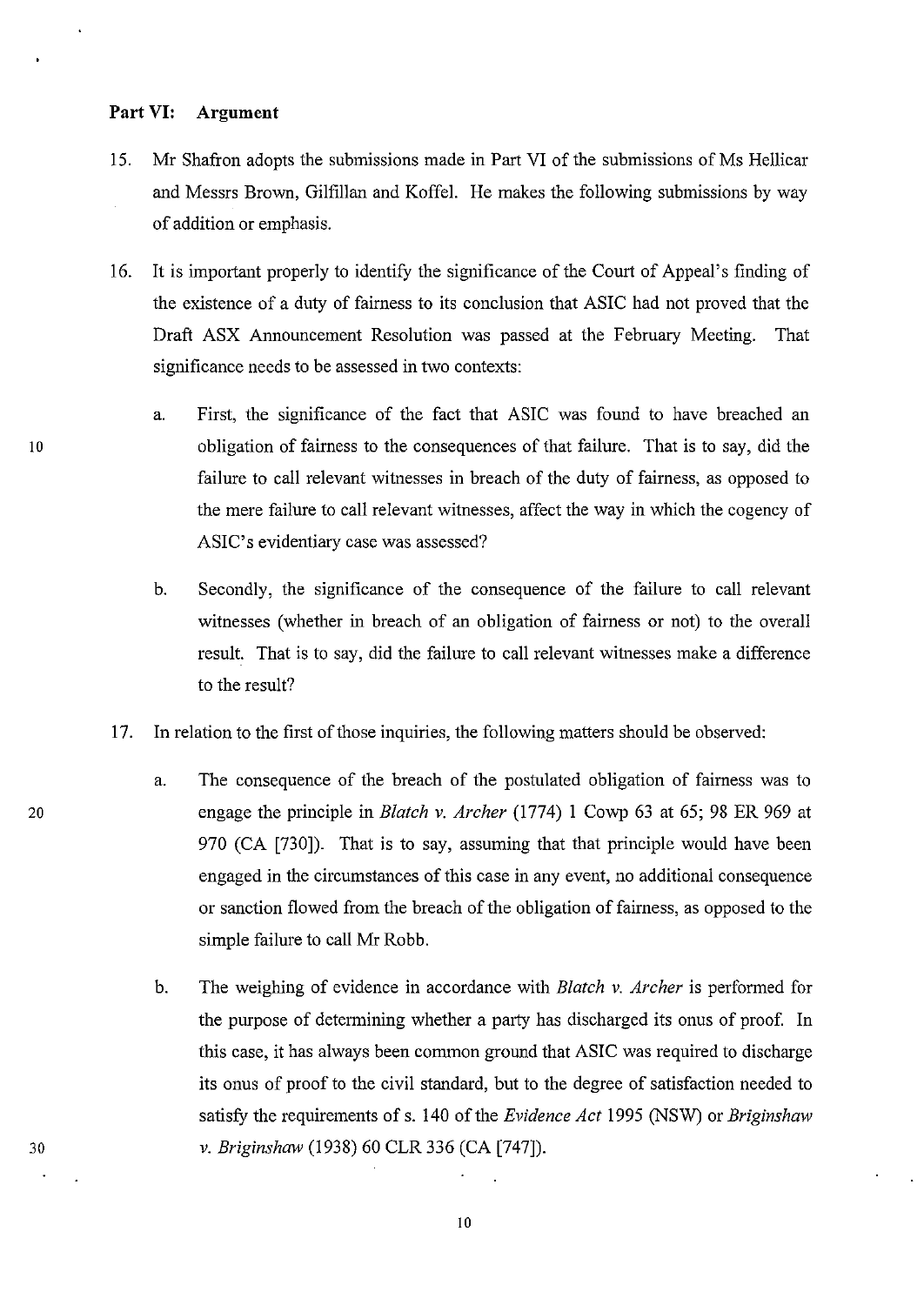- c. The *Blatch* v. *Archer* principle would be engaged in the ordinary event by ASIC's failure to call a witness if (see *Payne* v. *Parker* [1976]1 NSWLR 191 at 201):
	- 1. the missing witness would be expected to be called by ASIC rather than Mr Shafron;
	- ii. that witness' evidence would elucidate a particular matter; and
	- iii. the failure to call the witness is not explained.
- d. That principle was engaged in this case for the reasons set out in the Hellicar, Brown, Gilfillan and Koffel submissions at [135]-[146], in particular:
- 1. Mr Robb was the person best placed to give evidence of the crucial events 10 before, during and after the February Meeting. His conduct and state of mind was of central importance to ASIC's case. In civil penalty proceedings, with serious consequences for proven breaches, it would be expected that ASIC would call direct evidence available to it, rather than relying on uncertain inferences.
	- ii. The evidence made clear that Mr Robb would not co-operate with the defendants to the same extent as he would with ASIC (CA[665]; ABWhi/125.1 and ABBlu12/5410-5411). The difficulties in obtaining useful access to Mr Robb were exacerbated by the history of ASIC's representations regarding its intentions in relation to calling Mr Robb, and the lateness of its change of position.
	- iii. Mr Robb's evidence would have clearly elucidated several critical matters, including the events of the February Meeting. The Court of Appeal concluded that Mr Robb *"would probably have knowledge on the issues"*  (CA [766]; ABWhi/142.44).
	- iv. ASIC failed to give any explanation for why it did not call Mr Robb. The procedural history demanded such an explanation.
	- e. It follows that, in determining whether ASIC discharged its onus of proof to the relevant standard, regard will be had not only to the evidence that ASIC did call, but to its failure to call other evidence: *ASIC* v. *Rich* (2009) 75 ACSR I at [440];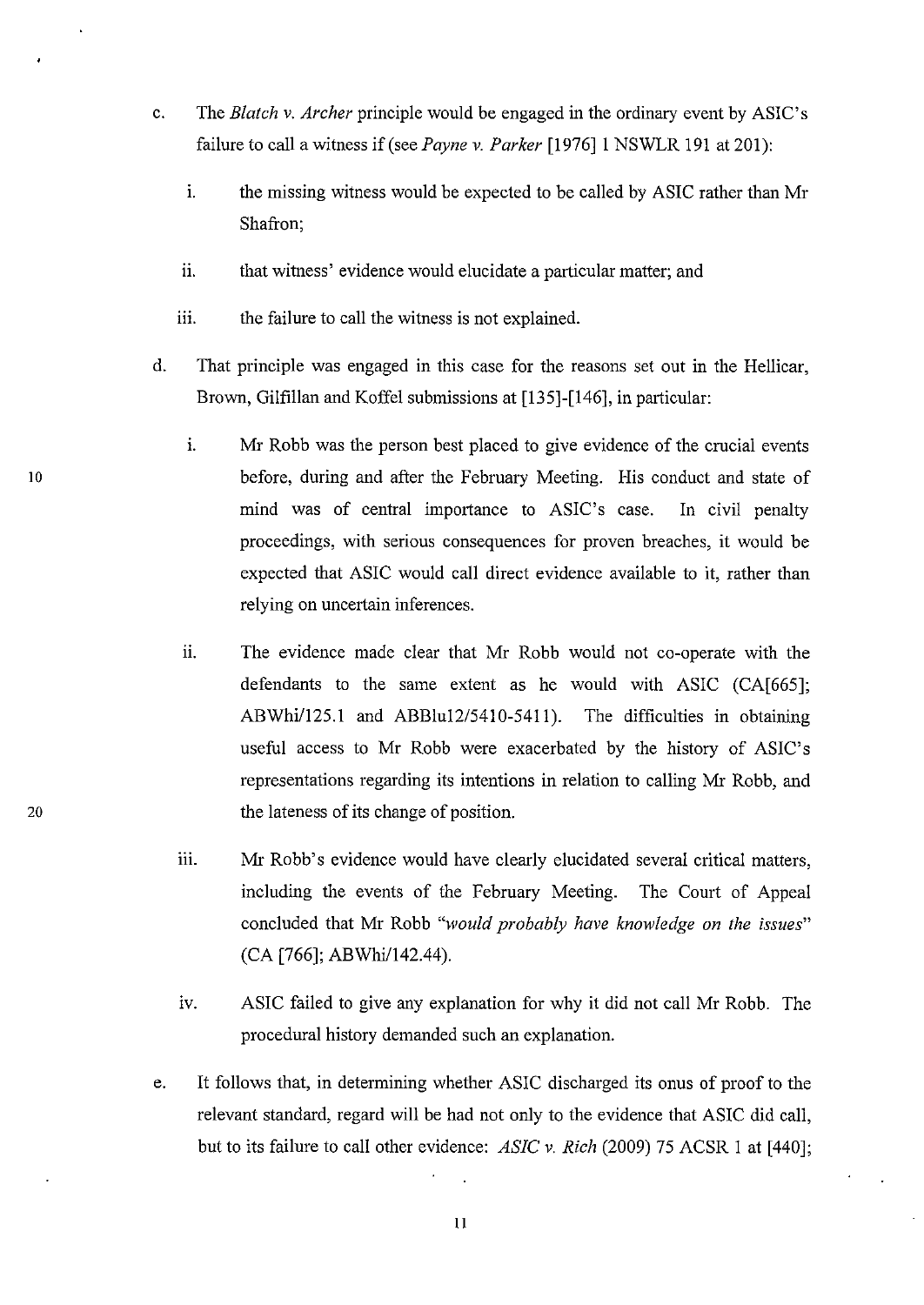*Shalhoub* v. *Buchanan* [2004] NSWSC 99 at [71]; *Cook's Construction Ply Ltd* v. *Brown* (2004) 49 ACSR 62 at [42]; *Whitlam* v. *Australian Securities and Investments Commission* (2003) 57 NSWLR 559 at [119].

- f. The existence of a duty of fairness, breached by a failure to call Mr Robb (and possibly others), can thus be seen to be immaterial to the assessment of ASIC's evidentiary case. That is, it had no consequence beyond the ordinary application of the principle in *Blatch* v. *Archer.*
- 18. In relation to the second of those inquiries, it is clear that the Court of Appeal's finding that ASIC had not proved that the Draft ASX Announcement Resolution was passed did 10 not depend upon any of the inferences capable of being drawn against ASIC by reason of its failure to call Mr Robb.
	- 19. The only matters regarded by the Court of Appeal as weighing in favour of a finding that the Draft ASX Announcement Resolution was passed were the following:
		- a. The Draft ASX Announcement was taken to the February Meeting by Mr Baxter, and distributed at least to Messrs Robb and Cameron. But this fact assisted ASIC's case that the document was tabled, and the Draft ASX Announcement Resolution passed, only to a *"limited extent"* (CA [383]-[384]; ABWhi/78.20-36; [790] ABWhi/146.32).
		- b. The minutes of the February Meeting recorded the Draft ASX Announcement Resolution. But the Court of Appeal considered that there are *"significant considerations telling against the weight to be given to the minutes as a correct record",* and that their accuracy was required to be viewed with *"considerable reserve*" (CA [791]; ABWhi/146.42).
		- c. The suggested *"correlation"* between statements as to key messages that were likely to have been made at the February Meeting and the Draft ASX Announcement was held to be *"weak"* (CA [238]; ABWhi/53.41, CA[385]-[419]; ABWhi/78.38-85.48, CA [420]; ABWhi/85.49, [792]; ABWhi/147.1). In any event, there remained a *"significant further step"* from a discussion of the Draft ASX Announcement, to the passing of the Draft ASX Announcement Resolution (CA [395]; ABWhi/81.45).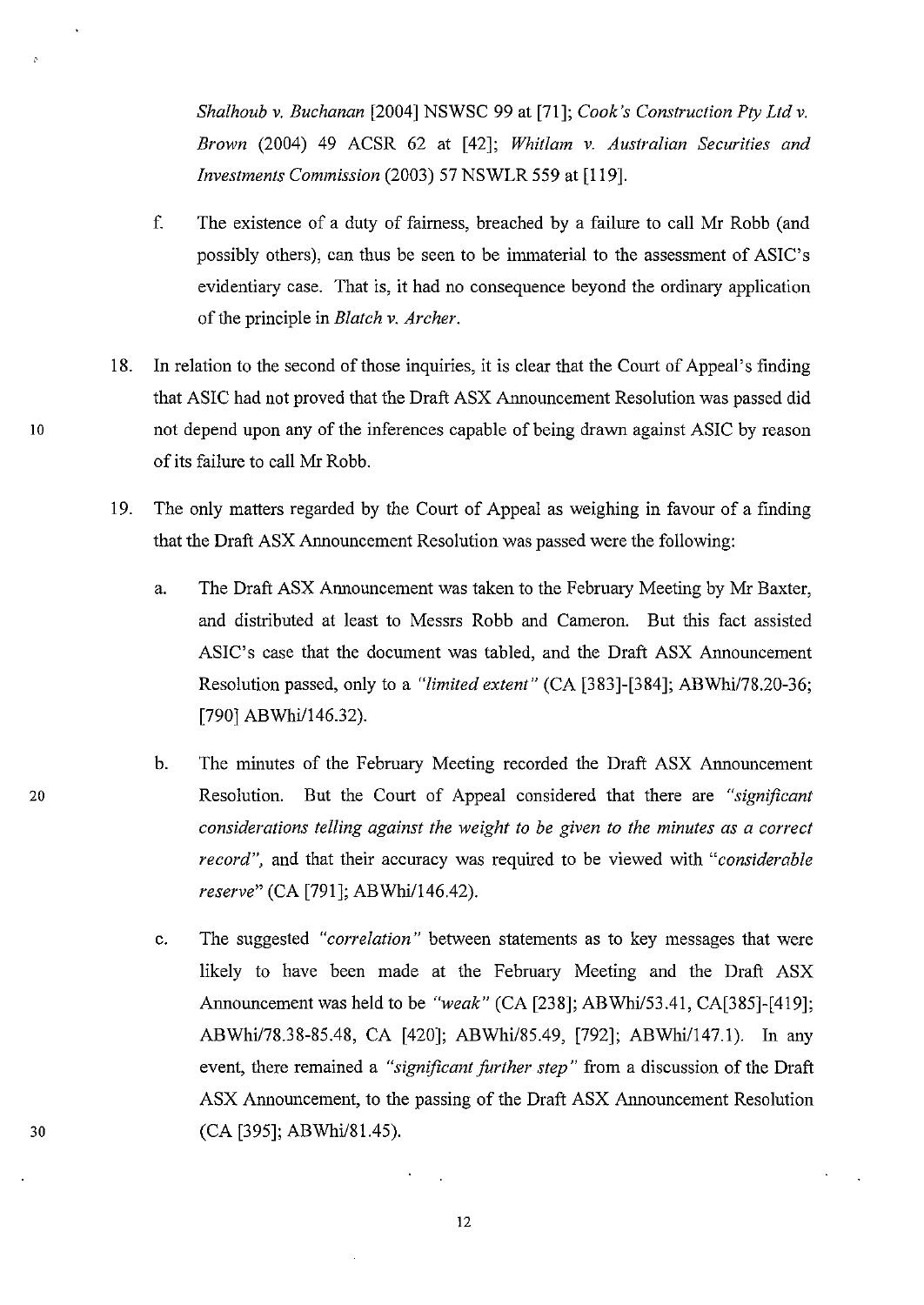- d. A desire of JHIL to quell stakeholder opposition by connnunicating full funding, and the usual practice of JHIL in having the board approve significant announcements was held to provide "some basis" for ASIC's case, but the Court of Appeal regarded those matters as not possessing *"great force"* and, in any event, *"the failure to follow the [usual] practice tends against"* ASIC's case of final approval  $(CA [792]$ ; ABWhi/147.2).
- e. The absence of subsequent protests again provided *"some basis"* for inferring consideration and approval, but, once more, not a basis of *"great force"* (CA [792]; ABWhi/147.7).
- 10 20. Those matters can hardly be regarded as a sufficient basis upon which the Court of Appeal might have regarded itself as satisfied to the level of *"actual persuasion"* of ASIC's case. That is all the more so when the various considerations identified by the Court of Appeal as undermining ASIC's case were taken into account (most significantly, the fact that the Draft ASX Announcement was treated as a *"work in progress*" (CA [792]; ABWhi/147.6), with significant changes being made following the February Meeting, and senior executives, including Mr Shafron, proceeding on the basis that no final approval had been given (CA [337]; ABWhi/70.9).
	- , 21. In conclusion, therefore, the finding of a breach of the obligation of fairness did not enable any inference to be drawn that would not, in any event, have been drawn pursuant to *Blatch* v. *Archer;* and the inferences that were drawn could not possibly be regarded as necessary or sufficient to explain the finding of the Court of Appeal that the Draft ASX Announcement Resolution was not passed at the February Meeting.
	- 22. In any event, the fact that the failure to call certain witnesses (most significantly, Mr Robb) was regarded as adversely affecting the cogency of ASIC's case is unsurprising. It reflects an orthodox understanding of the Australian law of evidence (for the reasons given above). It is also consistent with the approach in other jurisdictions. In particular, the United States doctrine of the *"missing witness"* (see *Graves* v. *United States* 150 US 118 at 121  $(1893)^{1}$  recognises that the failure to call a witness will in appropriate circumstances (including where a government regulatory body fails to call a witness previously served with a subpoena to give evidence in a civil trial) permit the

20

<sup>&</sup>lt;sup>1</sup> See generally McCahey, "The Missing Witness Rule: Its Application at Civil Trials" Trial Evidence Journal, Summer/Fall 2005 at 12. See also *Creel v. Commissioner* 419 F3d 1135.